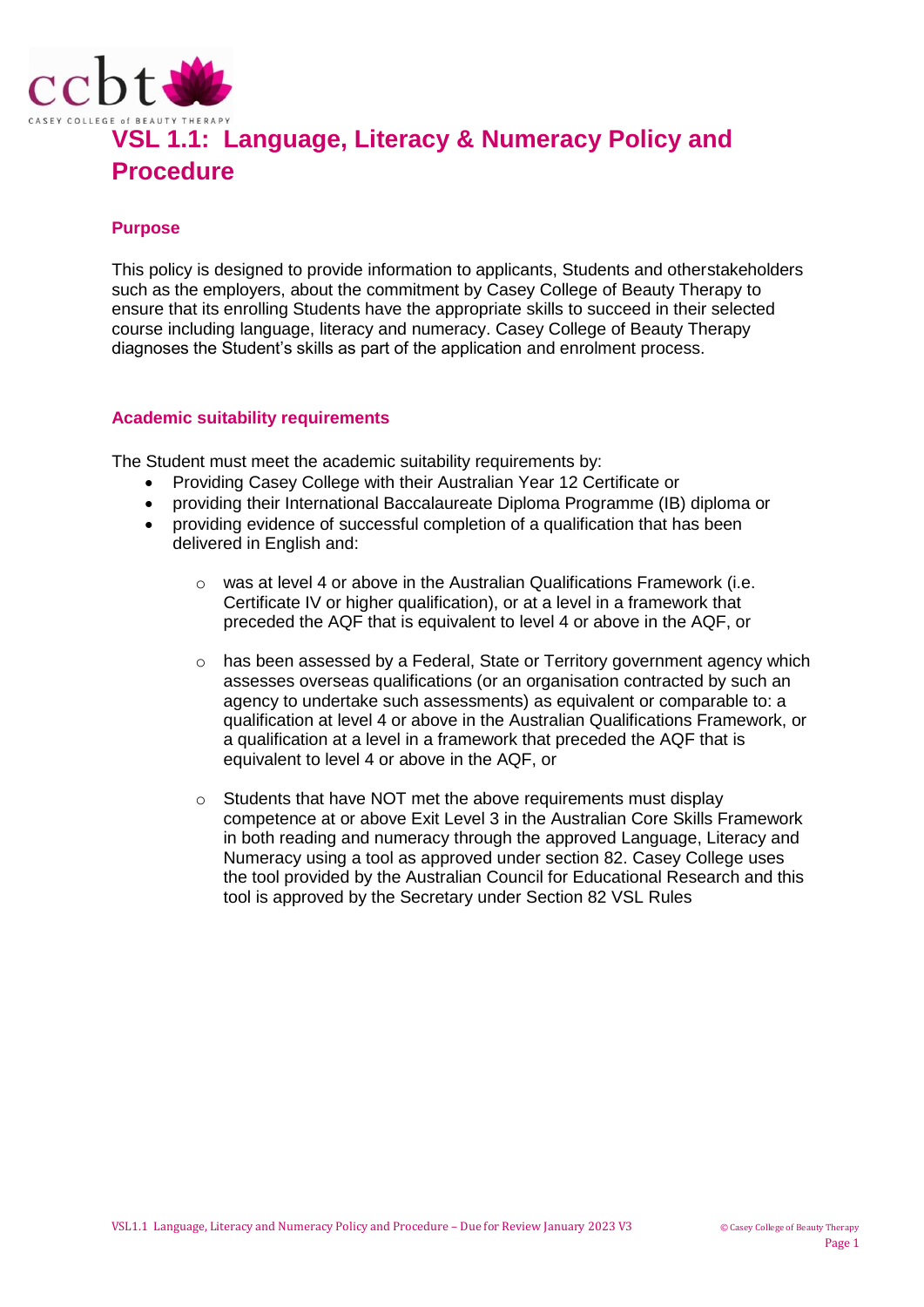

## **VSL 1.1: Language, Literacy & Numeracy Policy and Procedure**

### **LLN Assessment**

All Vet Student Loans (VETSL) students must undertake a current Language, Literacy & Numeracy (LLN) Assessment during their onboarding unless they have met the requirements of Academic Suitability (above): *Section 82(1)(a),(b) and (c) VSL Rules*

- o Casey College of Beauty uses a valid and reliable tool provided by the Australian Council for Educational Research to assess the student's competence in reading and numeracy against the Australian Core Skills Framework; and
- $\circ$  The Language, Literacy & Numeracy (LLN) test provided by the Australian Council for Educational Research is approved by the Secretary under Section 82 of the VSL Rules and published on the Department's website; and
- o Require that the Language, Literacy & Numeracy (LLN) test and the process of undertaking it to be conducted with honesty and integrity

Casey College must also reasonably believe the student displays competence in the Language, Literacy & Numeracy (LLN) test and is academically suited to undertake the course; and that the student has met all specified entry requirements for the Diploma in Beauty Therapy qualification.

Until Casey College of Beauty Therapy is satisfied that the Student has the appropriate Language, Literacy & Numeracy (LLN) skills to succeed, the Student is not a 'completed enrolment'.

Casey College of Beauty Therapy uses the approved Core Skills Profile for Adults as outlined in the Higher Education Support (VET) Guideline 2015

#### **Language Literacy and Numeracy (LLN) Assessment Procedure**

All of the Student's LLN skills except for oral communication and learning are assessed by the Student Support team, with the oral communication and learning skills assessed as part of the initial suitability interview, conducted by the Enrolment officer.

The enrolment staff will:

- 1. Complete the steps required to give student access to the LLN Assessment portal.
- 2. The student is to be made aware that theywill need to provide their own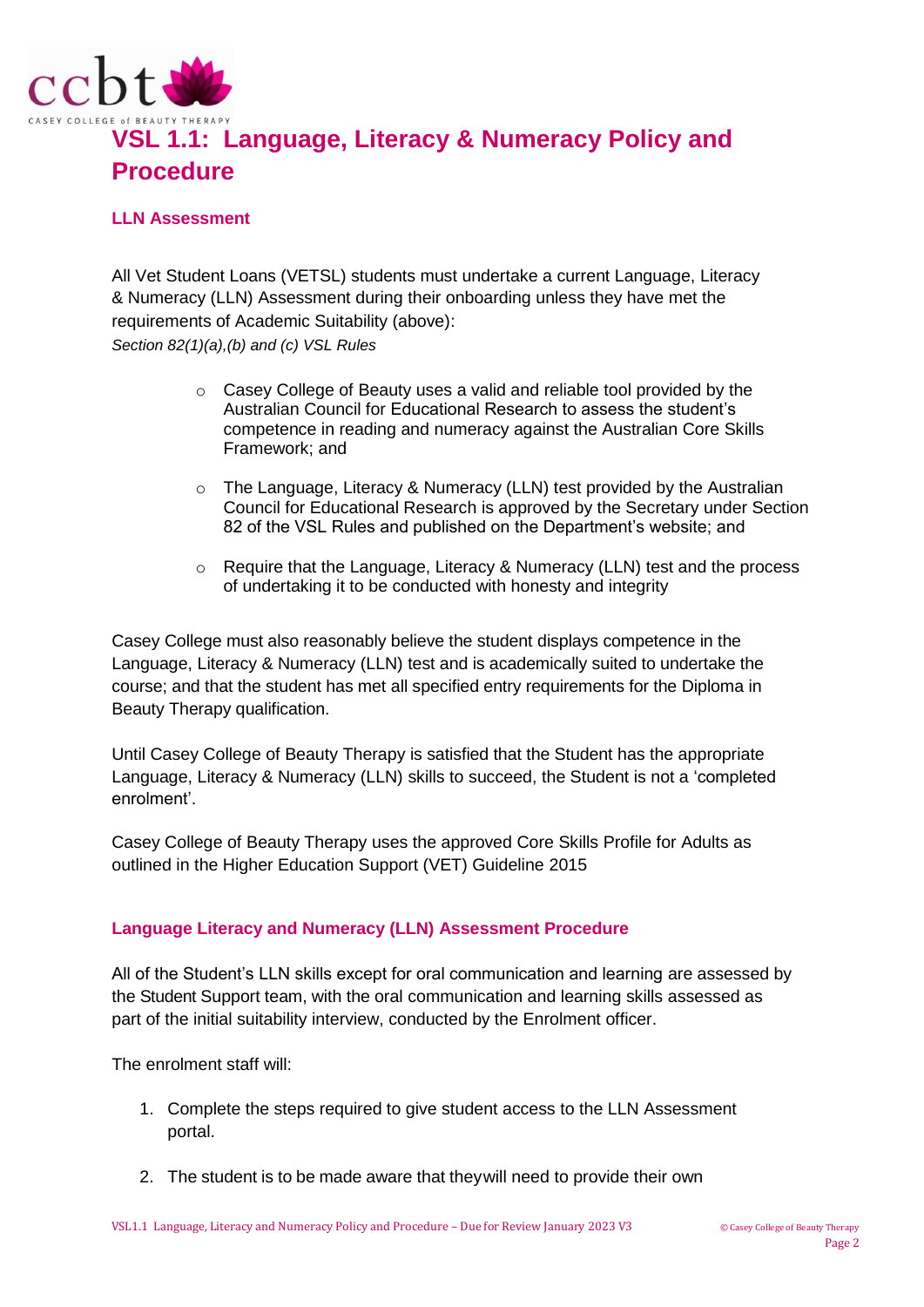

## **VSL 1.1: Language, Literacy & Numeracy Policy and Procedure**

computer and must have access to the camera and the internet.

- 3. Once Casey College identifies that a student needs to complete the Language, Literacy and Numeracy test the student is sent a notification with instructions on how to log in and commence the tests.
- 4. Use their own supplied computer with access to a microphone and camera
- 5. Connect to the internet
- 6. Enter the zoom meeting ID previously provided by the Casey College to the student
- 7. Provide photo identification (matching what was supplied at application)
- 8. This is to be held up to the camera to be verified by the Casey College staff member
- 9. Once authenticity is confirmed log in to the LLN Assessment Portal.
- 10. Complete the LLN Assessment
- 11. Results of the LLN test will be provided to the student after the completion of the assessment and will also be provided to the Department of Education upon request.
- 12. The student must display competence at or above Exit Level 3 in the Australian Core Skills Framework in both reading and numeracy through the approved Language, Literacy and Numeracy test.
- 13. Should the student not reach Exit Level 3 or above in the Australian Core Skills Framework in both reading and numeracy, the student is provided with choices to enrol into another course (non VETSL) or alternatively to wait for the next intake to complete the test.

Casey College must also reasonably believe the student displays competence in the Language, Literacy and Numeracy test and is academically suited to undertake the course; and that the student has met all specified entry requirements for the Diploma in Beauty Therapy qualification.

The LLN Assessment results are printed and filed in the students physical file as well as stored on the J Drive under the VSL group the student is allocated into.

Results of a student's LLN test will be retained for at least 5 years.